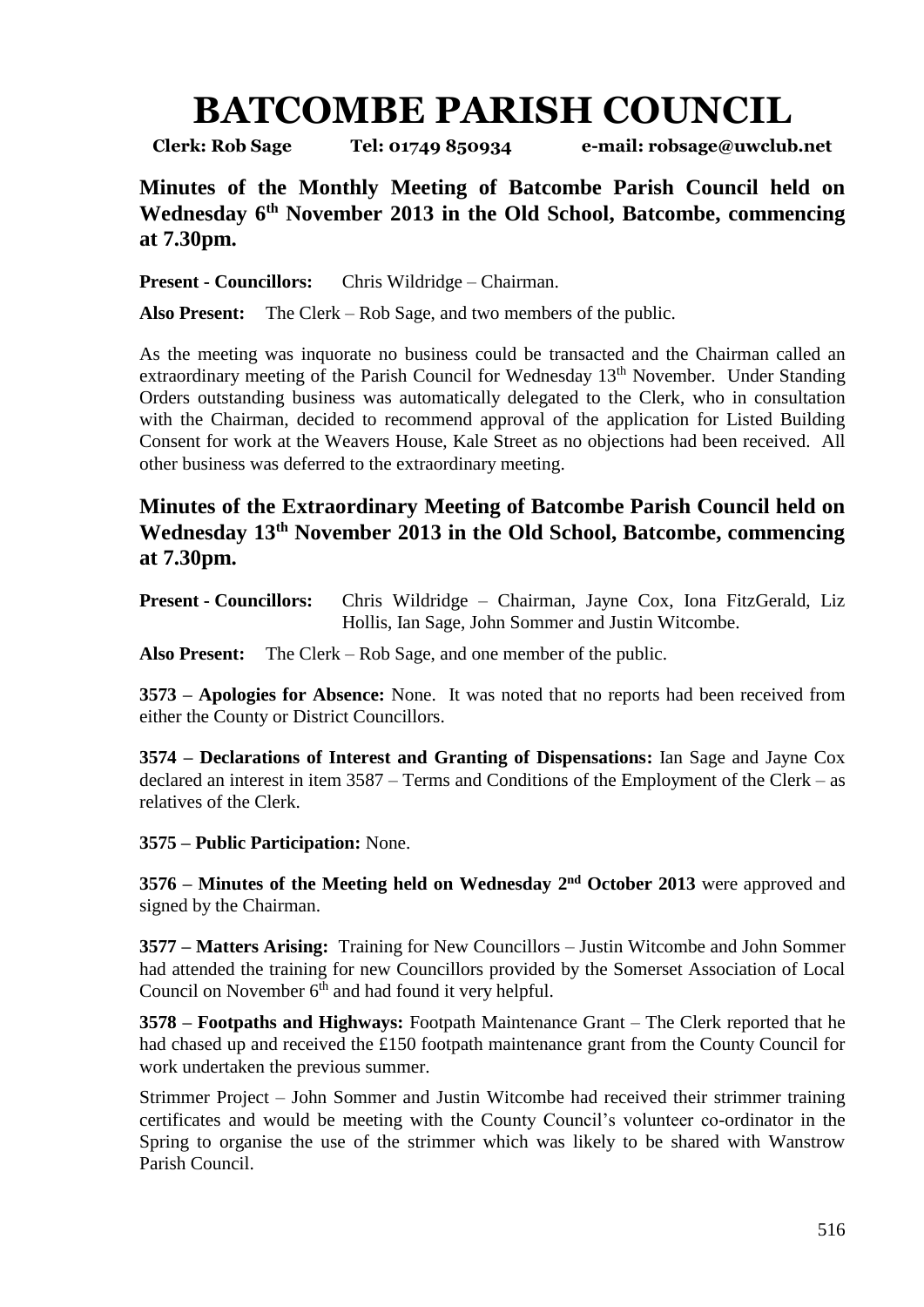Parish Paths Liaison Officer – Jayne Cox had meet with the Rights of Way Area Warden and had been given the PPLO's handbook and toolkit. Jayne reported that the County Council had cut back the hedge along the Honeycliffe bridleway without disturbing the relaid surface. The Clerk was asked to write to the Area Warden to thank her for her help in doing this. Jayne also noted that the hedges along Frys Lane needed cutting back and the surface made safe for walkers and horses by removing dead wood. This was officially a highway and Somerset Highways did not have the resources to undertake the work. It was hoped that volunteers could undertake this work and the landowner of the adjacent fields would be asked if the hedges could be cut back.

Road Repairs – The Clerk reported that the repairs to Saite Lane had been completed. He received a complaint from the owner of the small patch of woodland below the corner where the repairs were made. To enlarge the ditch on this corner the contractors had taken out part of a hedge and had dumped the remains of the hedge in this patch of woodland. The Clerk had passed on the owner's request that this be removed to Somerset Highways. The warning posts for the ditch had also apparently been dumped in the woodland. The owner had put them back by the ditch and the Clerk had asked Highways to reinstate them.

Road Closures – Holly Hill and Crows Hill had been closed for three days in October to allow BT Openreach to carry out pole renewal works. Notification had been received too late for inclusion in the parish magazine but had been placed on the website. It was noted that Gold Hill from the junction with Vinings Hill to the junction with Back Lane and Kale Street would be closed for five days from Monday November 18<sup>th</sup> for drainage works. As the school buses would have difficulty in using the diversion along Back Lane, the Clerk was asked to contact Somerset Highways to see if the works could be timed so the buses could use Gold Hill.

Winter Services - The Clerk reported that Somerset Highways had published their Winter Services leaflet and the road through Batcombe from the A359 junction to Evercreech was included on the pre-salting network again this year. Somerset Highways were offering Parish Councils ten 20kg bags of de-icing materials again and Justin Witcombe volunteered to collect these from the Highways depot in Frome and Ian Sage volunteered to store them at Portway Farm. The Chairman suggested that a couple of bags be left at the Village Hall.

Diversion of Restricted Byway - The Chairman reported that the owner of Lodge Farm had consulted him over an application he was making to divert the restricted byway from the front of his house. The owner had also consulted the Rights of Way Area Warden and the Mendip Bridleways and Byways Association.

**3579 – Playing Field – Maintenance Report:** The Clerk reported that there had been no more evidence of a mole in the Playing Field. During a storm in October, part of the pollarded Horse Chestnut, mostly ivy and bark, had broken off and fallen onto the small tunnel from the willow play structure. Iona FitzGerald stated that her husband was willing to remove broken stump for the Council and was happy to undertake a survey of the trees in the Playing Field as agreed at the last meeting.

The wooden vehicle gates to the Playing Field needed to be replaced as soon as possible. Ian Sage was given a budget of £150 to see if he could find suitable second hand metal gates on the internet by the February meeting. He was asked to e-mail a picture of any gates to Councillors before purchasing them. A note that the Council was considering replacing the vehicle gates with metal gates to be placed on the website by the Clerk and in the parish magazine by the Chairman. It was agreed that the existing gates should be replaced with temporary gates and Ian Sage volunteered to do this.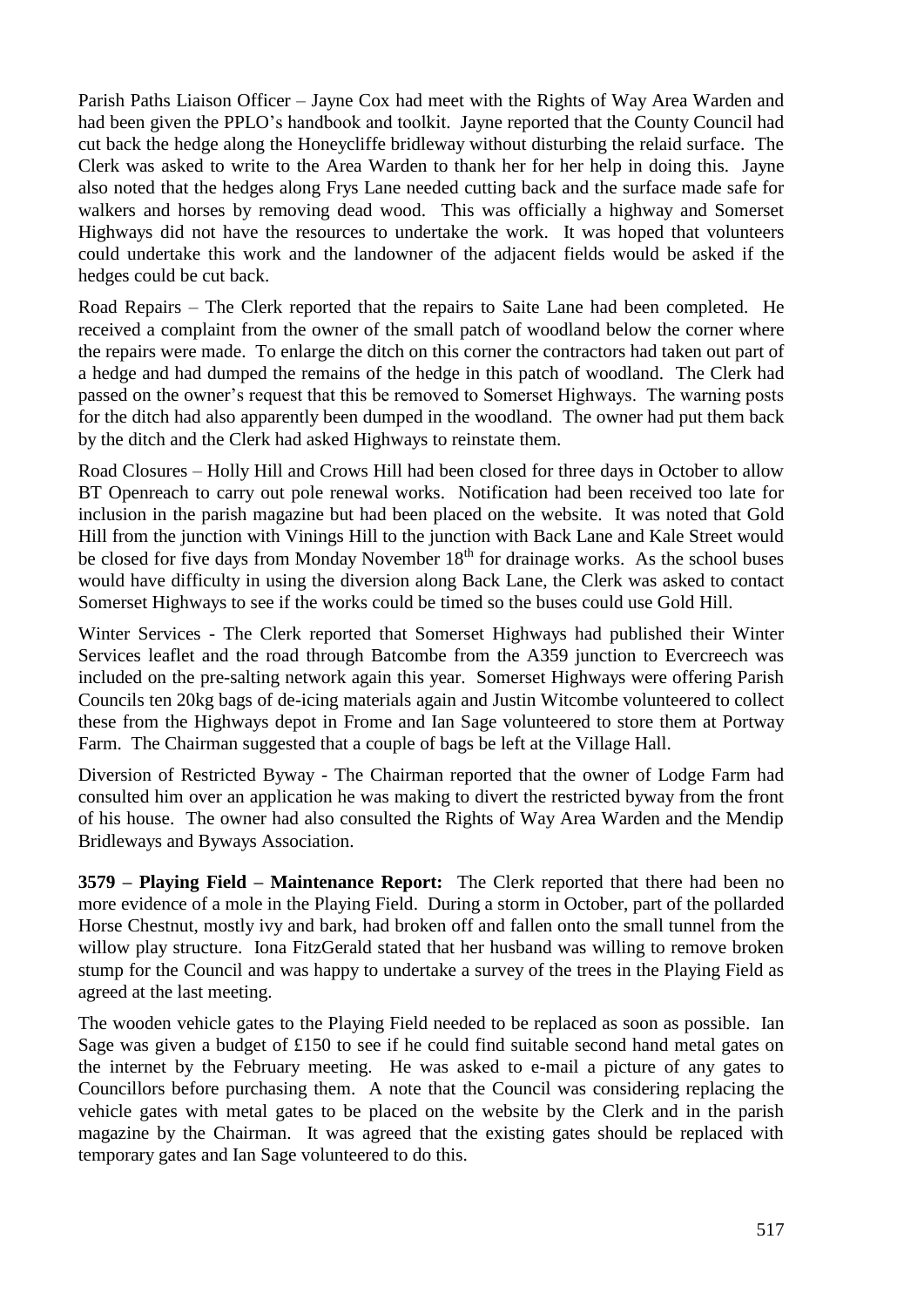It was agreed to consider a possible drain for the water in the shelter at the March meeting. The Clerk reported that he had turned off the water in the shelter in anticipation of cold weather.

**Tree Works:** The Clerk reported that no response had yet been received from the District Council on the application for the tree works in the Playing Field agreed at the last meeting, and stated that this may have been delayed because the District Council had been upgrading the computer system they used for planning applications over the last month. Iona FitzGerald noted that if no response had been received within the next week, the work could go ahead without approval from the District Council. Iona was asked to let the owner of the land the trees were overhanging know the probable date the work would be undertaken.

**3580 – Planning Applications:** There were no applications to consider.

**Planning Application Updates:** Planning Application 2013/2012 – Works in association with the installation of 3 rooflights, changes to staircase, changing window to French window in kitchen, reinstating chimney, raising ceiling on second floor and re-slating roof. Weavers House, Kale Street, Batcombe – Listed Building Consent. The Clerk noted that this application had been on the Agenda of the monthly meeting which was inquorate and as the consultation response could not be delayed further, he had made a decision on the application in line with Standing Orders and in consultation with the Chairman - to recommend approval given that there were no objections to the proposed works.

**3581 – Batcombe Community Shop and Café:** Discussion of the shop had been deferred until a proposed public meeting had taken place in October. This public meeting had not taken place and so discussion was deferred until a public meeting had been held.

**3582 – Parish Council Website:** Councillors agreed to allow their photographs to be published on the website. It was decided not to set up proxy e-mail accounts but to state on the website that the Clerk would forward any messages for Councillors. The Chairman suggested upgrading the website package so that a calendar could be included on the website. This would cost an extra £5 a month.

**3583 – New Model Standing Orders:** The Clerk reported that the National Association of Local Councils (NALC) had produced new model Standing Orders for Parish Councils and recommended that member Councils amend their existing standing orders accordingly. The Clerk noted that Peter Lacey from the Somerset Association of Local Councils (SALC) had suggested a number of practical amendments to the last set of model Standing Orders which the Council had adopted and suggested these amendments be retained. It was agreed that the Clerk should produce draft Standing Orders based on the new model Orders for the February meeting, when the Council could consider any changes to its existing Standing Orders.

The Clerk noted that the new model Standing Orders stated that arrangements should be made for representatives on external bodies to report back to the Council. It was agreed that the representatives on the Village Hall Trust and the Heritage Room Committee should report back after meetings of these bodies. The Chairman also suggested that there should be regular reports on the meeting of the PCSO and Neighbourhood Watch representatives.

**3584 – Budget Update 2013/14:** An update on the budget for the current year had been distributed with the Agendas. The Clerk noted that actual funds at the start of the year were significantly higher than those projected when the budget was produced because of money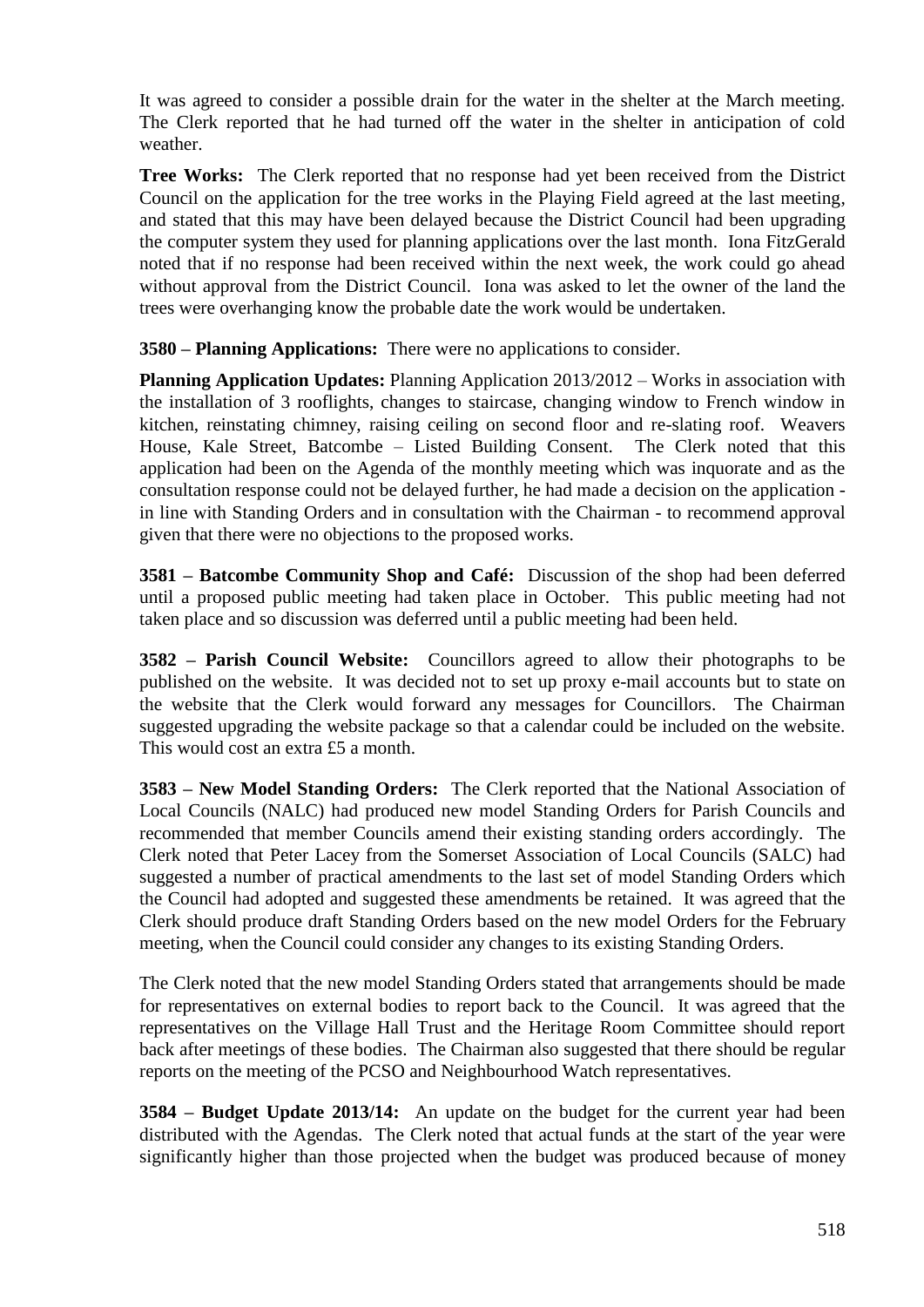raised for the new play equipment in the Playing Field, which was not spent until the current year.

The purchase of the new play equipment meant that the VAT for the period from April to July came to £2,992, and this had been claimed and received in addition to the £335 for the previous year's VAT – the Council would have been short of money by the end of the year if the VAT had not been reclaimed earlier than normal.

Items not related to the purchase of the play equipment were largely as budgeted. There was an additional £103 from the District Council in the form of a Council Tax Support Grant. The Playing Field maintenance consisted of £115 for the molecatcher plus the paint for the swings. There was a budgeted £110 for new gates for the Playing Field.

The Council had agreed a 1% pay increase for the Clerk backdated to April which was within the budgeted salary for the Clerk. The Clerk's salary is greater than budgeted and PAYE less than budgeted because the Clerk's tax code had changed.

The Council had agreed an additional £100 grant for the Children's Christmas Treat, and that £100 a year could be spent by the Allotment Holders' Group. It had also budgeted £750 for repairs to the War Memorial garden wall but these were not urgent. The cost of the strimmer training had been included under footpath maintenance.

The projection shows that the Council should have about £3,550 in its funds at the end of the year. Of this about £800 would be money earmarked for the allotments. The remainder would be a low but sufficient reserve which the Council should build up to prepare for the possibility of a contested election in 2015.

Included with the budget update was the current position for the allotment and play equipment funds. If the cost of the post-installation inspection was included the new play equipment had cost the Parish Council £262. However the Council would have spent about £70 on the usual annual inspection so it means the new play equipment has cost the Council under £200 thanks to the efforts of Keep on the Grass

**3585 – To Consider the Exclusion of the Public for the following item:** There were no members of the public present at this point.

**3586 – Terms and Conditions of the Employment of the Clerk:** It was noted that the Clerk's workload had increased, partly due to the creation of the website, and he was working more than the six hours a week he was paid for. The Chairman proposed that the Clerk's hours be increased to seven a week. This would cost an additional £535 a year at the Clerk's current hourly salary rate. The Clerk left the room while the proposal was considered. The Clerk was informed that the Council had agreed in principle to increase the Clerk's hours to seven a week.

**3587 – Budget and Precept 2014/15:** A budget for the coming year and a forecast for the next three years had been distributed with the Agendas. However, the Council agreed to defer the setting of the budget and precept for 2014/15 to the next meeting to allow consideration of where savings might be made in the budget.

**3588 - Authorisation of payment:** Councillors authorised the following payments:

- £60.53 Sasha Smith-Bingham replacement for the cheque reimbursing the cost of the paint for the swings in the Playing Field which had been lost.
- £50.00 SALC New Councillor training for two Councillors.